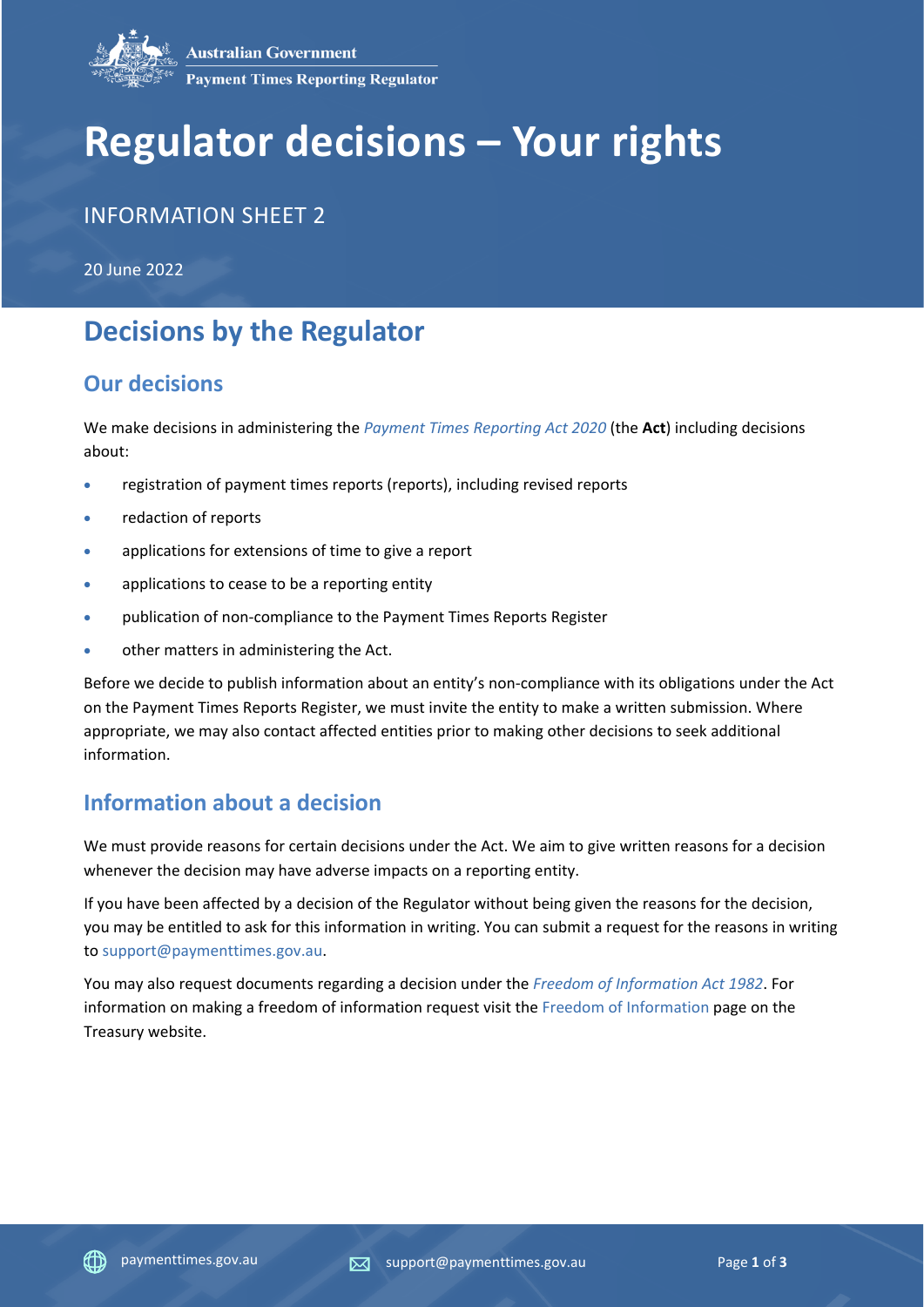## **Review of decisions**

#### **Reviewable decisions under the Act**

Subsection 52(2) of the Act gives persons who are affected by a **reviewable decision** the right to apply for an internal review of the decision. The following are reviewable decisions:

- a decision not to determine that an entity has ceased to be a reporting entity
- a decision not to allow further time to give a payment times report
- a decision to publish the identity of an entity or details of non-compliance.

Reconsideration of a reviewable decision is an internal review by either:

- the individual occupying the statutory role of Payment Times Reporting Regulator
- a delegate of the Regulator who was not involved in the original decision and occupies a position that is at least the same level as the person who made the original decision.

The individual reviewing the decision must do one of the following:

- affirm the decision
- vary the decision
- set the decision aside and substitute a new decision.

We will provide notice of the review decision in writing, including the date it takes effect and the reasons for the decision.

If you do not receive notice within 90 days of applying for a review decision, the original decision is deemed to have been affirmed.

## **Applying for reconsideration**

You must apply in writing for reconsideration of a reviewable decision within 14 days after receiving the decision. You must set out the reasons for seeking reconsideration of the decision in your application. There is no application fee.

The easiest way to apply for reconsideration of a reviewable decision is via the [Payment Times Reporting](https://portal.paymenttimes.gov.au/)  [Portal.](https://portal.paymenttimes.gov.au/)

#### **Independent review**

Our decisions may be reviewable by the Administrative Appeals Tribunal (**AAT**). The AAT may do one of the following:

- affirm the decision
- vary the decision
- set the decision aside and substitute a new decision.